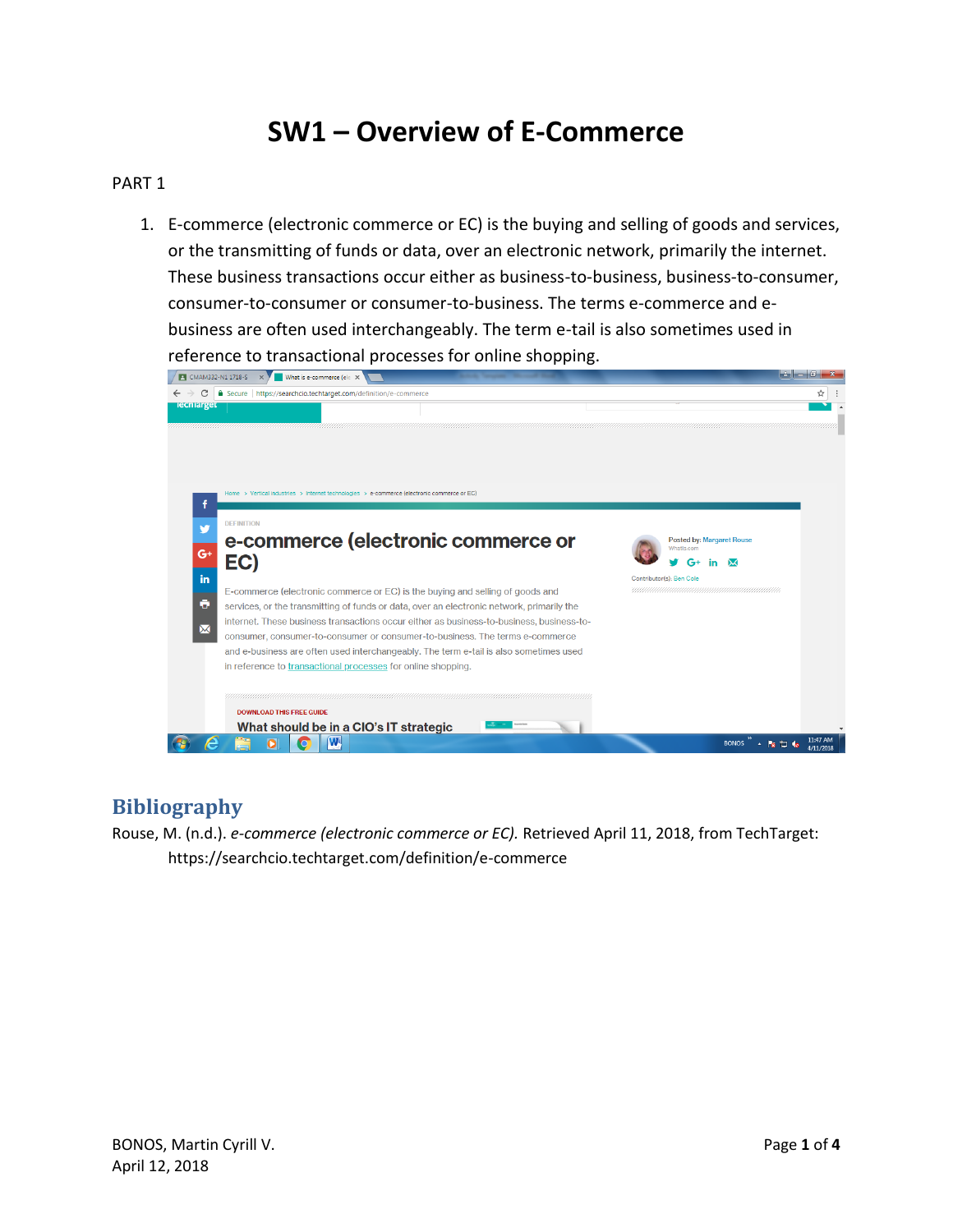# 2. <https://www.kitelementshop.com/> - B2C



#### PART 2

1. Zalora



- 2. ZALORA is the leading name in online shopping for fashion, carrying an everexpanding line-up of top local and international brands tailored for consumers in the Philippines. Our selection of over 120.000 products covers every aspect of fashion, from shirts to dresses, sneakers to slip-ons, sportswear to watches, and so much more.
- 3. Strengths:
	- 1- EASY NAVIGATION AND INTUITIVE OPERATION
	- 2- SIMPLE AND SAFE SHOPPING
	- 3- FAST SHIPPING
	- 4- FREE DELIVERY AVAILABLE
	- 5- COMPREHENSIVE AND PERSONAL SERVICE